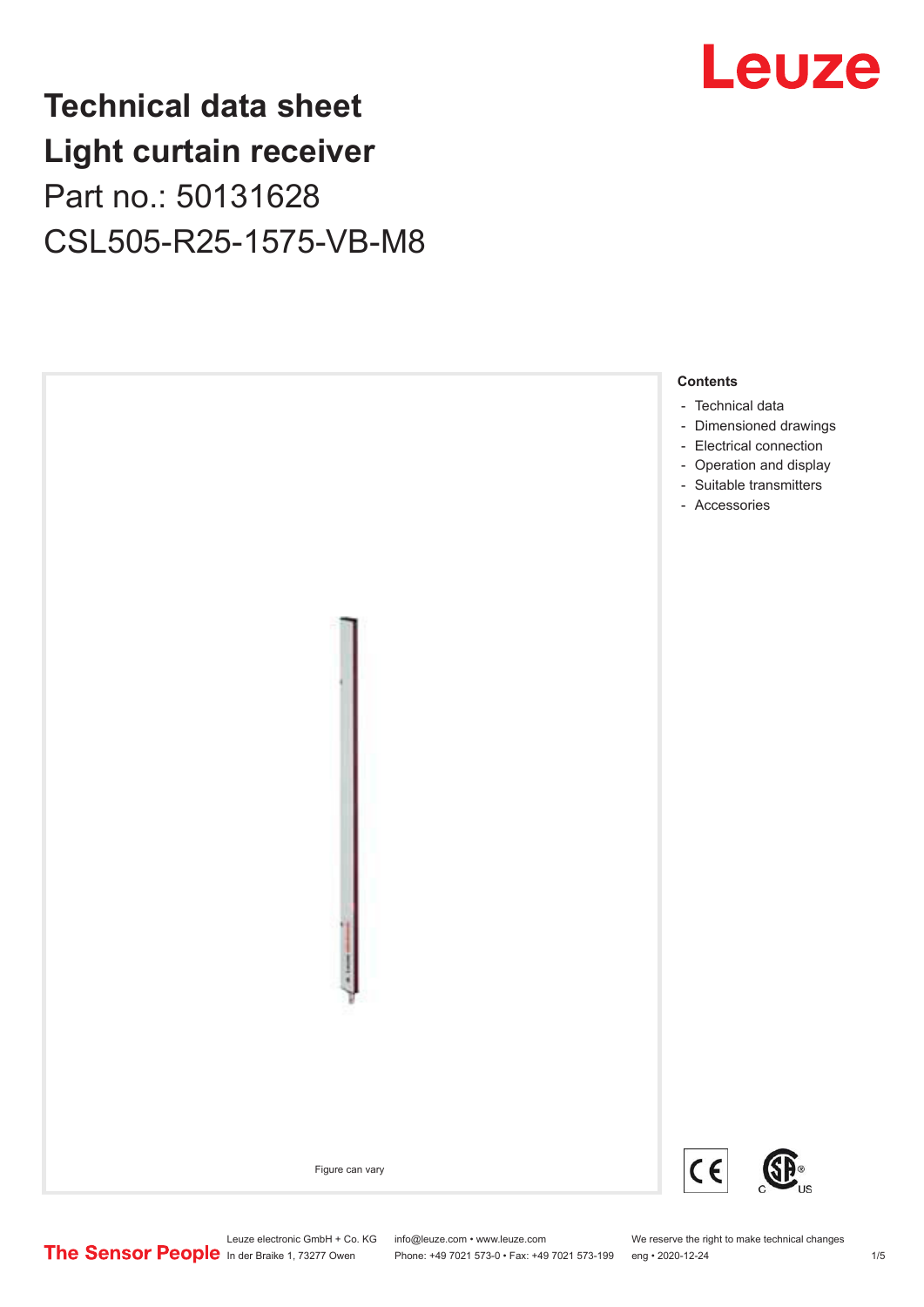### <span id="page-1-0"></span>**Technical data**

# Leuze

**Signal OUT** 

| <b>Basic data</b>                                     |                              |  |  |
|-------------------------------------------------------|------------------------------|--|--|
| <b>Series</b>                                         | 505                          |  |  |
| <b>Operating principle</b>                            | Throughbeam principle        |  |  |
| Device type                                           | Receiver                     |  |  |
| <b>Application</b>                                    | Precise object detection     |  |  |
| <b>Special version</b>                                |                              |  |  |
| <b>Special version</b>                                | Crossed-beam scanning        |  |  |
|                                                       | Diagonal-beam scanning       |  |  |
|                                                       | Parallel-beam scanning       |  |  |
|                                                       | Teach input                  |  |  |
|                                                       | Warning output               |  |  |
| <b>Optical data</b>                                   |                              |  |  |
| <b>Operating range</b>                                | Guaranteed operating range   |  |  |
| <b>Operating range</b>                                | 0.35m                        |  |  |
| <b>Measurement field length</b>                       | 1,575 mm                     |  |  |
| Number of beams                                       | 64 Piece(s)                  |  |  |
| Beam spacing                                          | 25 mm                        |  |  |
| Measurement data                                      |                              |  |  |
| Minimum object diameter                               | 27.5 mm                      |  |  |
| <b>Electrical data</b>                                |                              |  |  |
| <b>Protective circuit</b>                             | Inductive protection         |  |  |
|                                                       | Polarity reversal protection |  |  |
|                                                       | Short circuit protected      |  |  |
|                                                       |                              |  |  |
| Performance data                                      |                              |  |  |
| Supply voltage $U_{\rm B}$                            | 18  30 V, DC                 |  |  |
|                                                       |                              |  |  |
| <b>Outputs</b>                                        |                              |  |  |
| Number of digital switching outputs 2 Piece(s)        |                              |  |  |
| <b>Switching outputs</b>                              |                              |  |  |
|                                                       |                              |  |  |
| <b>Switching output 1</b><br><b>Switching element</b> | Transistor, Push-pull        |  |  |
| <b>Switching principle</b>                            | Light/dark reversible        |  |  |
|                                                       |                              |  |  |
| <b>Switching output 2</b>                             |                              |  |  |
| <b>Switching element</b>                              | Transistor, Push-pull        |  |  |
| Switching principle                                   | Light/dark reversible        |  |  |
|                                                       |                              |  |  |
| <b>Timing</b>                                         |                              |  |  |
| Cycle time                                            | 68 ms                        |  |  |
| Response time per beam                                | $1,000 \,\mu s$              |  |  |
|                                                       |                              |  |  |

#### **Connection**

**Number of connections** 1 Piece(s)

|                                | Teach input                   |
|--------------------------------|-------------------------------|
|                                | Voltage supply                |
| <b>Type of connection</b>      | Connector                     |
| <b>Thread size</b>             | M8                            |
| <b>Type</b>                    | Male                          |
| <b>Material</b>                | Metal                         |
| No. of pins                    | 4-pin                         |
| Encoding                       | A-coded                       |
| <b>Mechanical data</b>         |                               |
| Design                         | Cubic                         |
| Dimension (W x H x L)          | 10 mm x 1,760 mm x 27 mm      |
| <b>Housing material</b>        | Metal                         |
| <b>Metal housing</b>           | Aluminum                      |
| Lens cover material            | Plastic                       |
| <b>Housing color</b>           | Silver                        |
| Type of fastening              | Through-hole mounting         |
| <b>Operation and display</b>   |                               |
| Type of display                | LED                           |
| <b>Number of LEDs</b>          | 2 Piece(s)                    |
| Type of configuration          | Software                      |
|                                | Via pin assignment            |
| <b>Environmental data</b>      |                               |
| Ambient temperature, operation | $-3050 °C$                    |
| Ambient temperature, storage   | $-4065 °C$                    |
| <b>Certifications</b>          |                               |
| Degree of protection           | IP 65                         |
| <b>Protection class</b>        | III                           |
| <b>Standards applied</b>       | EN 60947-5-2 (German version) |
| <b>Classification</b>          |                               |
| <b>Customs tariff number</b>   | 90314990                      |
| eCl@ss 5.1.4                   | 27270910                      |
| eCl@ss 8.0                     | 27270910                      |
| eCl@ss 9.0                     | 27270910                      |
| eCl@ss 10.0                    | 27270910                      |
| eCl@ss 11.0                    | 27270910                      |
| <b>ETIM 5.0</b>                | EC002549                      |
| <b>ETIM 6.0</b>                | EC002549                      |
| <b>ETIM 7.0</b>                | EC002549                      |
|                                |                               |

**Connection 1**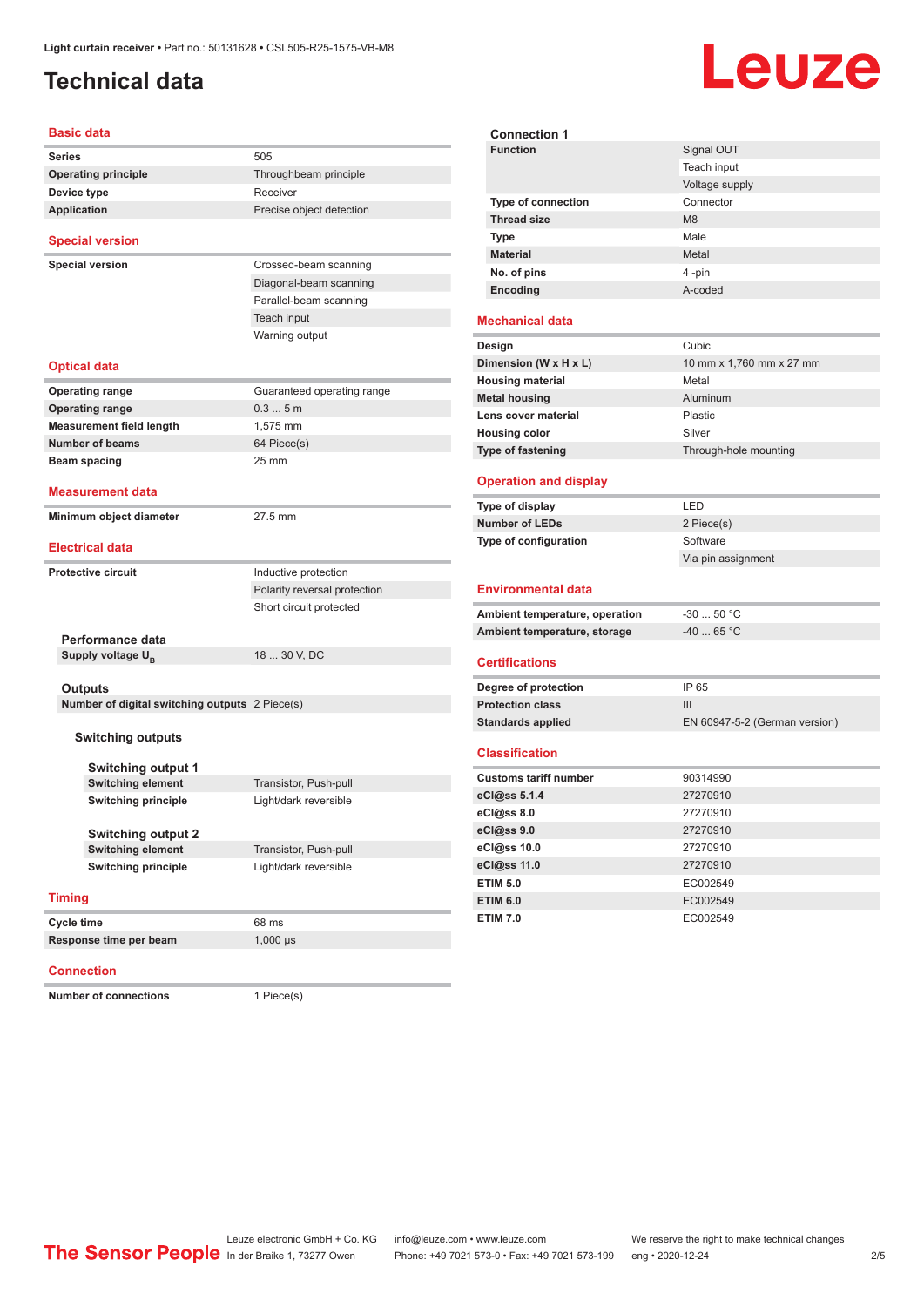#### <span id="page-2-0"></span>**Dimensioned drawings**

Leuze

All dimensions in millimeters



Observe the exact dimensions in the chapter "Technical data, dimensioned drawings" in the operating instructions.

### **Electrical connection**

**Connection 1**

| <b>Function</b>           | Signal OUT     |
|---------------------------|----------------|
|                           | Teach input    |
|                           | Voltage supply |
| <b>Type of connection</b> | Connector      |
| <b>Thread size</b>        | M <sub>8</sub> |
| <b>Type</b>               | Male           |
| <b>Material</b>           | Metal          |
| No. of pins               | 4-pin          |
| Encoding                  | A-coded        |

#### **Pin Pin assignment**

| $\overline{2}$          | OUT 1 / Teach-in / Warning output |
|-------------------------|-----------------------------------|
| 3                       | <b>GND</b>                        |
| $\overline{\mathbf{A}}$ | OUT <sub>2</sub>                  |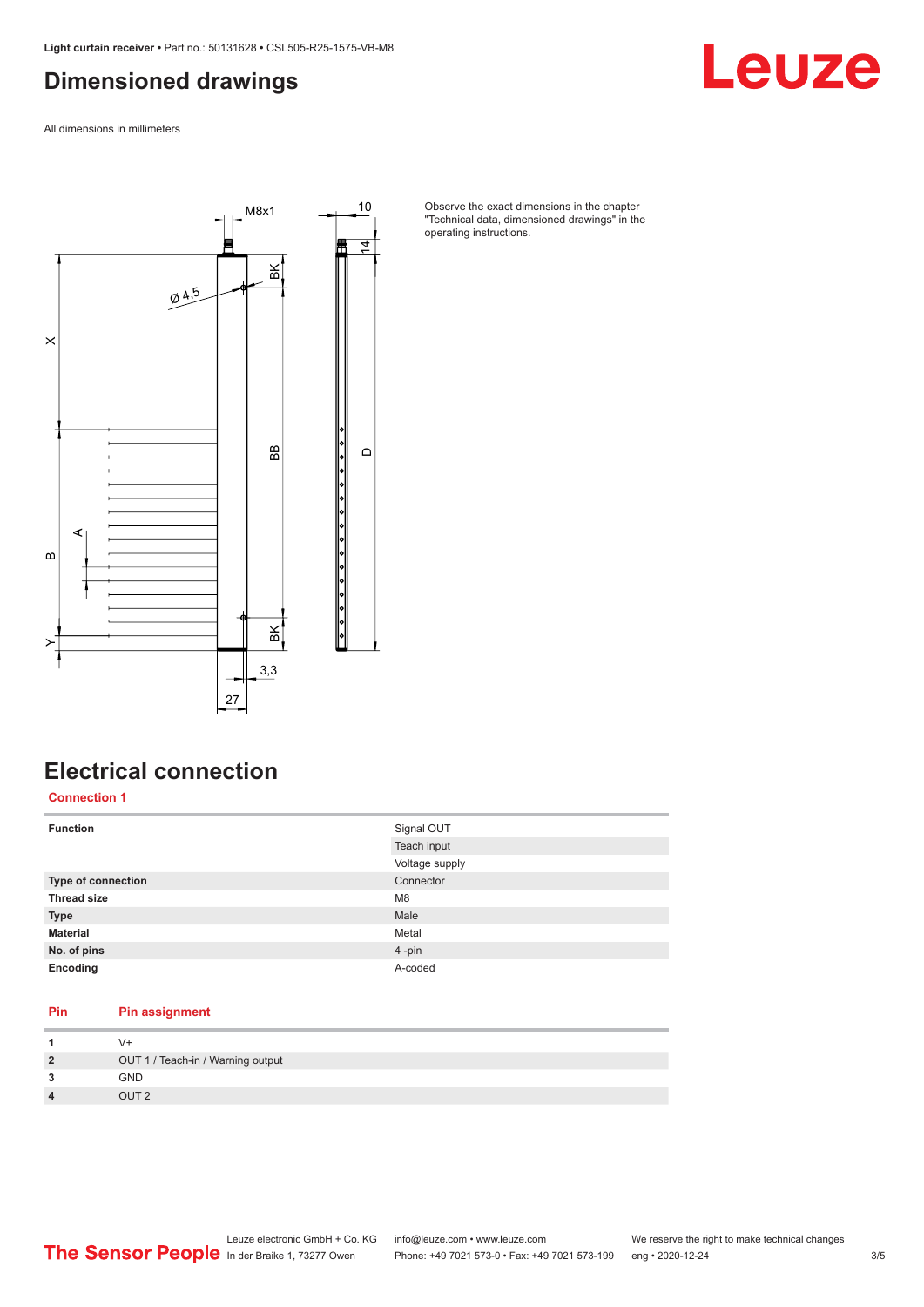#### <span id="page-3-0"></span>**Operation and display**

## Leuze

| <b>Display LED 1</b>       | <b>Display LED 2</b>       | <b>Meaning</b>                   |
|----------------------------|----------------------------|----------------------------------|
| Off                        | Off                        | Off                              |
| Red, continuous light      | Red, continuous light      | Operational readiness            |
| Red, continuous light      | Off                        | Object detected                  |
| Red, flashing              | Red, continuous light      | Ready with minor error           |
| Red, flashing              | Off                        | Object detected with minor error |
| Red, double flash          | Off                        | Configuration error              |
| Red, flashing in phase     | Red, flashing in phase     | Serious error A                  |
| Red, flashing out of phase | Red, flashing out of phase | Serious error B                  |
| Red, continuous light      | Red, double flash          | Teach event successful           |

#### **Suitable transmitters**

| Part no. | <b>Designation</b>        | <b>Article</b>               | <b>Description</b>                                                                                                                                                                                   |
|----------|---------------------------|------------------------------|------------------------------------------------------------------------------------------------------------------------------------------------------------------------------------------------------|
| 50131662 | CSL505-T25-1575-<br>VB-M8 | Light curtain<br>transmitter | Application: Precise object detection<br>Special version: Diagonal-beam scanning, Crossed-beam scanning, Parallel-<br>beam scanning<br>Operating range: 0.3  5 m<br>Connection: Connector, M8, 4-pin |

#### **Accessories**

### Connection technology - Connection cables

|   | Part no. | <b>Designation</b> | <b>Article</b>   | <b>Description</b>                                                                                                                                |
|---|----------|--------------------|------------------|---------------------------------------------------------------------------------------------------------------------------------------------------|
| ŧ | 50130856 | KD U-M8-4A-P1-050  | Connection cable | Connection 1: Connector, M8, Axial, Female, 4-pin<br>Connection 2: Open end<br>Shielded: No<br>Cable length: 5,000 mm<br>Sheathing material: PUR  |
|   | 50130850 | KD U-M8-4A-V1-050  | Connection cable | Connection 1: Connector, M8, Axial, Female, 4 -pin<br>Connection 2: Open end<br>Shielded: No<br>Cable length: 5,000 mm<br>Sheathing material: PVC |
|   | 50130869 | KD U-M8-4W-V1-020  | Connection cable | Connection 1: Connector, M8, Angled, Female, 4-pin<br>Connection 2: Open end<br>Shielded: No<br>Cable length: 2,000 mm<br>Sheathing material: PVC |

#### Configuration devices

|                          | Part no. | <b>Designation</b> | <b>Article</b> | <b>Description</b>                                            |
|--------------------------|----------|--------------------|----------------|---------------------------------------------------------------|
| <b>Expertise Service</b> | 50132069 | CSL505-Interface   | Module         | Connection: Sub-D<br>Functions: Configuration and test device |